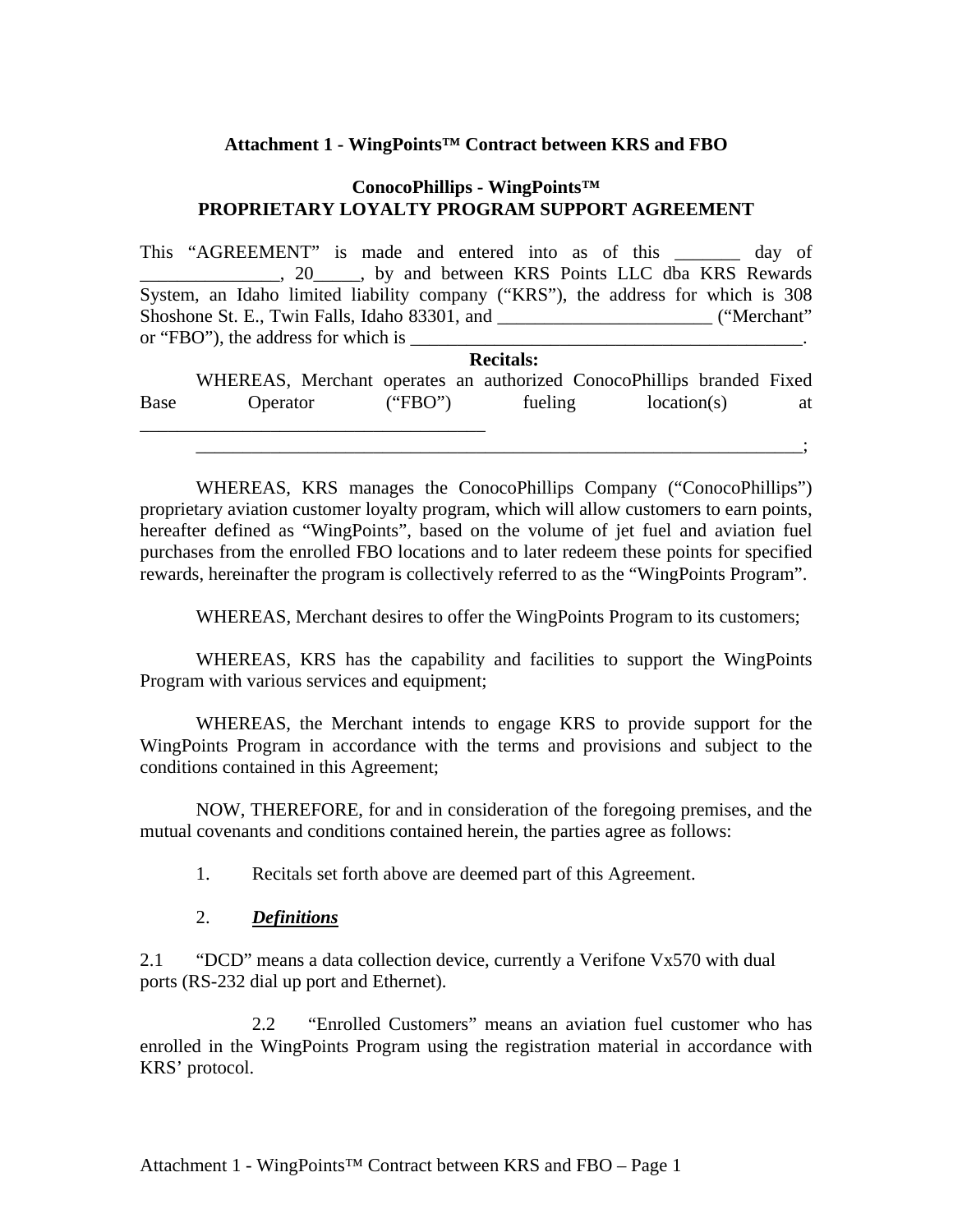2.3 "Enrolled DCD" shall mean each DCD that has been purchased by Merchant from KRS.

 2.4 "Reported Transaction(s)" means each purchase by an Enrolled Customer, whether with money or credit under the WingPoints Program that has been properly reported in accordance with KRS' protocols through a DCD.

2.5 "WingPoints Data" means but is not limited to, all Enrolled Customer information and Reported Transactions collected and related to the WingPoints Program.

#### 3. *KRS Services*

3.1 KRS will manage and maintain the WingPoints Program and WingPoints Data. Merchant shall solely have access to Reported Transactions which occurred at FBO's location found in the WingPoints data. KRS will provide account cards, key chain tabs, or other appropriate materials by which Enrolled Customers are identified at the DCD.

 3.2 KRS will fulfill the initial and ongoing marketing packages to include WingPoints Program account cards, brochures, POP marketing materials, and training manuals. KRS will make additional marketing supplies available. Excessive requests for additional supplies will be at Merchant's expense.

 3.3 KRS shall be responsible for providing software programming to allow FBO to enter on the DCD any of FBO's manually applied bonus points and method of payment bonus points issued to cardholders using "ConocoPhillips Branded Credit Cards", which shall include any of the following: the Multi Service Aviation Cobrand, ConocoPhillips Cobrand MasterCard, Phillips 66 Aviation Commercial, and the Phillips 66 Aviation Personal; and customizable messages at the bottom of the receipt termed Trigger Messages. FBO shall be entitled to utilize Trigger Messages during periods not to exceed 50% at any point in time. ConocoPhillips shall retain the right to Trigger Messages for the remaining 50% of the time.

## 3.4 KRS Reports.

3.4.1 KRS agrees to provide Merchant with the following reports solely reflecting activity at each of its Enrolled DCDs.

Such reports shall include:

- a) Transaction Detail Report: Review all transactions during user defined date range, by date or card number;
- b) Redemption Report: Review redemption by user defined date range, by date or card number;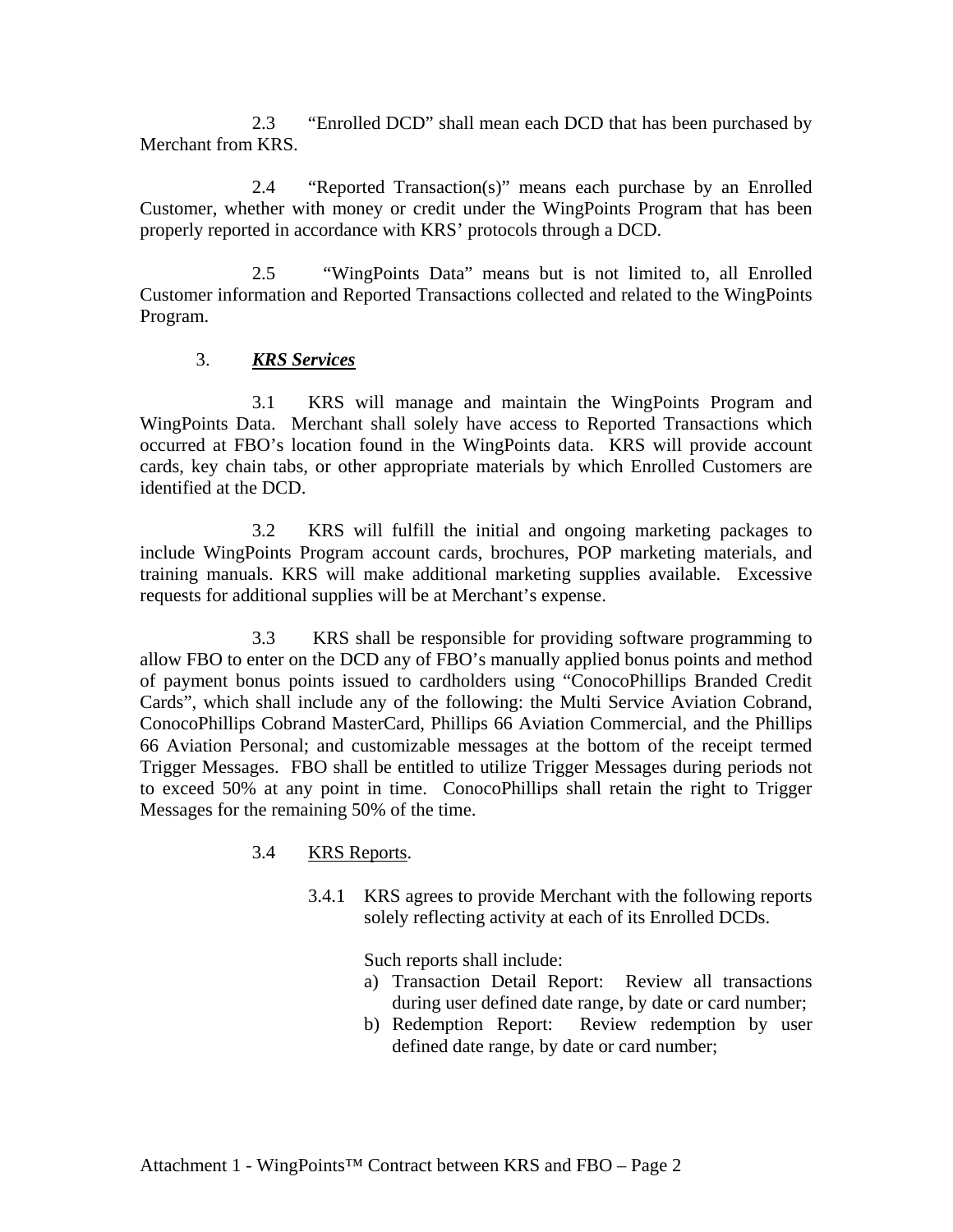- c) Liability Report: ACH funds outstanding (i.e. how much the FBO owes based on the number of points issued from their location);
- d) Top Customers: Review top customers by user defined date range;
- e) Inactive or Lost Customers: Review inactive or lost customers by user defined date range; and
- f) Other reports such as Transaction Summary Report, Day-to-Day Issuance Report, Points on Hold Security Report, Trigger Detail and Summary Report, ConocoPhillips Branded Credit Cards Transactions (to allow gallon matching for ConocoPhillips bonus points).
- 3.4.2 KRS will provide Merchant these reports through the internet using a password protected portal 24 hours, 7 days a week.

3.5 KRS will provide web based or toll free telephone training to Merchant management and employees or designee.

 3.6 Upon request KRS will provide personal site level training to Merchant for \$100 per FBO location per trip plus reasonable and actual travel related expenses.

 3.7 All points earned by customers enrolled in the WingPoints Program and entitled for redemption under the terms of the WingPoints Program shall be funded by the participating FBOs and ConocoPhillips payment of bonus points as set forth herein. KRS has the responsibility and obligation to invoice for and collect funds from the participating FBOs.

## 4. *Equipment*

4.1 The Merchant shall purchase a DCD (the Enrolled DCD) that complies with KRS' specifications (VeriFone Vx570 or similar). ConocoPhillips will reimburse Merchant for the initial DCD via KRS.

4.2 Additional equipment is available at Merchant's expense. If desired, Merchant will purchase and authorize KRS to install additional VeriFone Vx 570 stations at each of its locations at the current KRS list price at the time of sale. Merchant agrees at its own cost and expense to keep the DCD in good condition and repair and to provide all paper and other disposables employed in the operation of the DCD. \_\_\_\_\_ (please initial)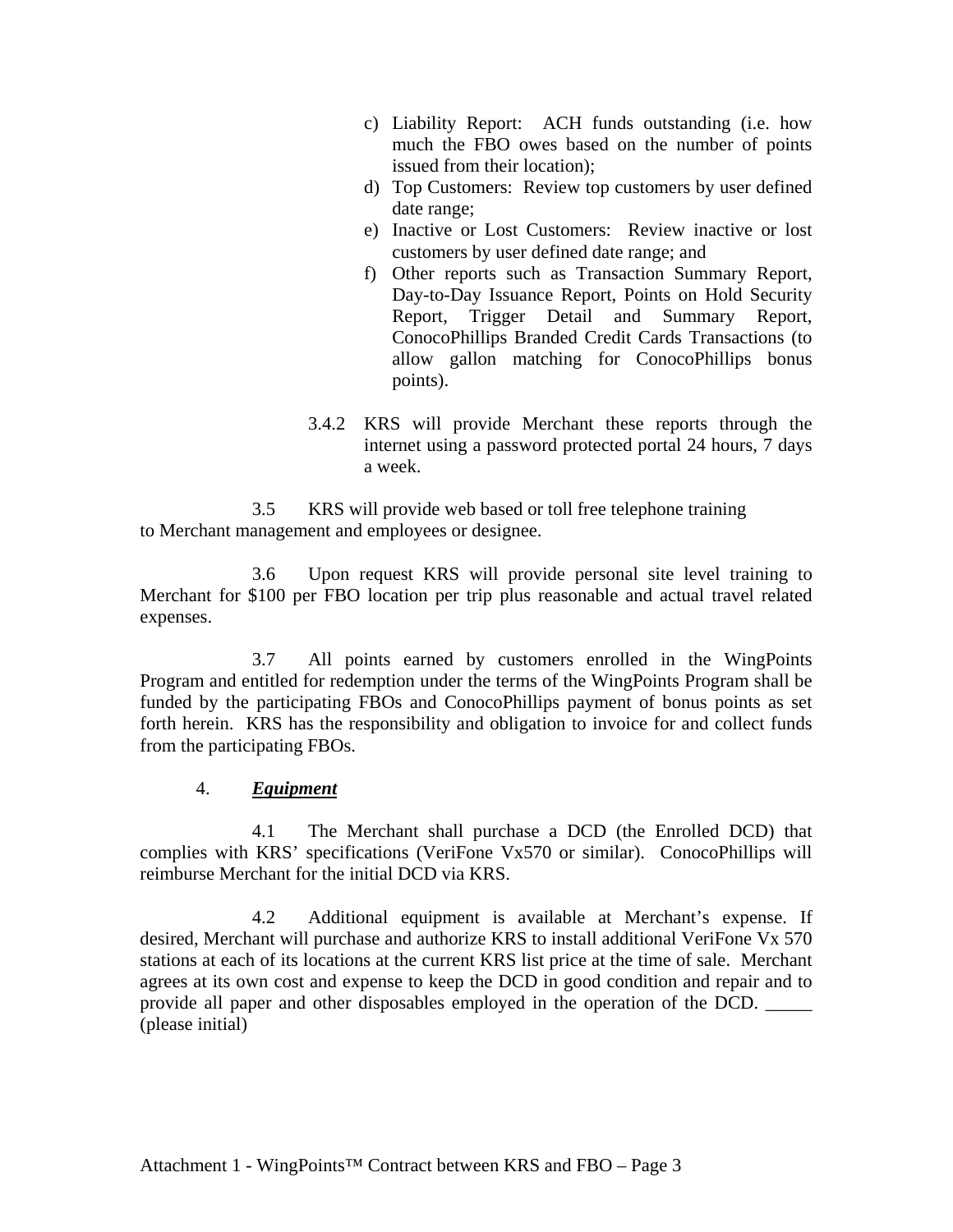4.3 Upon termination of this Agreement, Merchant agrees to return the original DCD to KRS in good working order and condition, with data securely erased. Additional equipment purchased at Merchant expense remains with Merchant.

# 5. *Merchant Responsibility*

 5.1 Merchant recognizes and acknowledges that it is responsible for training its employees in the terms of the program and in properly transmitting information concerning Reported Transactions. The WingPoints Program provides that for each whole gallon of jet fuel and aviation fuel sold in a Reported Transaction, Enrolled Customer shall be entitled to 10 points, and if the purchase is paid by use of any ConocoPhillips Branded Credit Cards, the WingPoints Program provides that each gallon sold of jet fuel and aviation fuel in a Reported Transaction shall entitle Enrolled Customer to an additional 10 points. For these bonus points, the FBO shall be responsible for applying method of payment bonus points to the DCD unless otherwise instructed by KRS. No award is given for partial gallons and all partial gallons will be rounded down to the next whole gallon. Additionally, Merchant may manually award bonus points as appropriate and at Merchants discretion to cardholders. Merchant will permit KRS to take direction from ConocoPhillips for the printing on customer receipts and other material given to the customer with messages promoting the use of the WingPoints Program and/or the the ConocoPhillips Branded Credit Cards.

5.2 The Merchant agrees to pay before the  $18<sup>th</sup>$  of each month for services during the preceding month:

- 5.2.1 \$ 0.02 per 10 points issued to Enrolled Customer for each gallon of jet fuel and aviation fuel purchased;
- 5.2.2 \$ 0.02 per 10 points issued to Enrolled Customer for FBO manually applied bonus points for each gallon of jet fuel and aviation fuel purchased and any other additional bonus point determined at the sole discretion of the FBO;
- 5.2.3 \$ 0.00 for method of payment bonus points issued to Enrolled Customer for use of ConocoPhillips Branded Credit Cards.

 5.3 In the event Merchant fails to pay for services under this Agreement, Merchant agrees that ConocoPhillips shall have the right to offset any delinquent amounts due hereunder pursuant to any agreement between ConocoPhillips and Merchant. Notwithstanding any action ConocoPhillips may take hereunder, Merchant acknowledges such failure to pay is a material default of this Agreement.

## 6. *Term*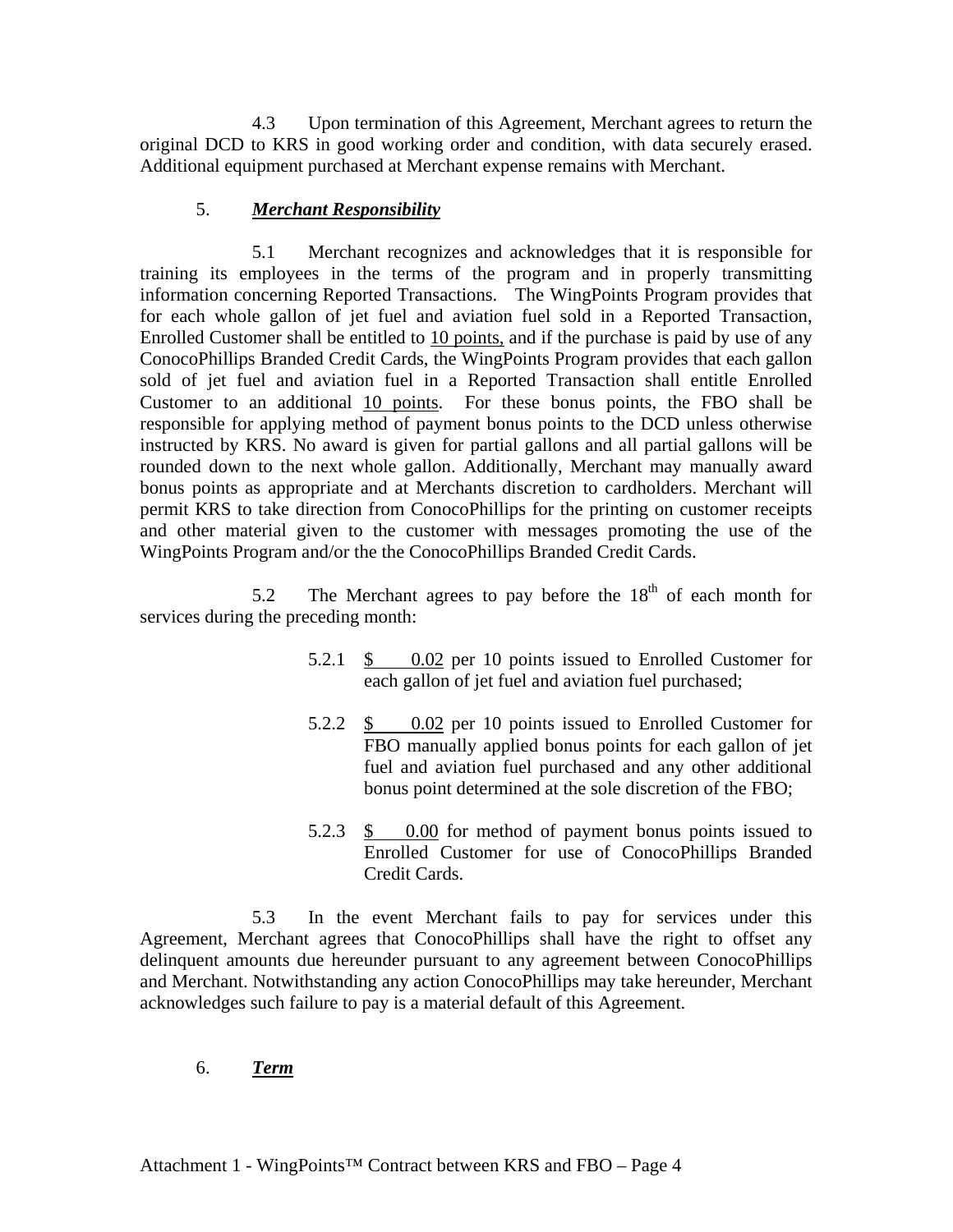6.1 The term of this Agreement shall be for an initial period of 36 months and thereafter shall automatically renew on a month to month basis unless or until FBO terminates the Agreement after the initial period by giving not less than 90 days notice to the other or immediately on the date on which ConocoPhillips and KRS discontinue the WingPoints Program, or the date Merchant and/or ConocoPhillips discontinues current or subsequent product supply agreements and the FBO becomes a non-ConocoPhillips branded location.

 6.2 KRS shall be entitled to terminate this Agreement "for cause" in the event of (i) a material breach of any of the terms of the Agreement by the Merchant, or (ii) the filing of a petition in bankruptcy by the Merchant. In the event of a termination for cause, such termination shall be effective upon notice of termination by KRS to the Merchant.

 6.3 Upon termination of this Agreement, KRS will transfer information pertaining to the WingPoints Program maintained on KRS's database to ConocoPhillips.

## 7. *Intellectual Property and Data*

7.1 All data collected and transmitted by Enrolled Customers, including but not limited to Reported Transactions, defined as WingPoints Data, shall be the property of ConocoPhillips, which will be maintained by FBO and KRS as ConocoPhillips' Confidential Information by each of them as defined in Section 8.2. The Merchant is hereby given a limited license to use and view certain WingPoints Data as set forth in the Exhibit A hereto. The Merchant recognizes and agrees that KRS may use the WingPoints data in statistical reports provided the Merchant is not identified and there is insufficient information in these statistical data and reports to infer the data related to the Merchant's operations..

7.2 KRS will maintain a record of Reported Transactions, report to Merchant each Enrolled Customer's accrued credits and benefits, and facilitate the redemption of funded points in exchange for goods or services as provided by the ConocoPhillips WingPoints Program; provided however, FBO shall only be entitle to access Reported Transactions and Enrolled Customer's information associated with FBO's Enrolled DCD.

7.3 All programs, source codes, operating and compiling systems, and other aspects of the structure whereby KRS captures, processes, maintains, compiles, and reports data remain the sole and exclusive property of KRS, and, to the extent any such information is disclosed to Merchant, it is to be maintained as Confidential Information. The software described herein and used in the DCD belongs to or is licensed by KRS. KRS grants a non-exclusive non-royalty license to Merchant the use of such software effective with date of this Agreement and ends with term of this Agreement.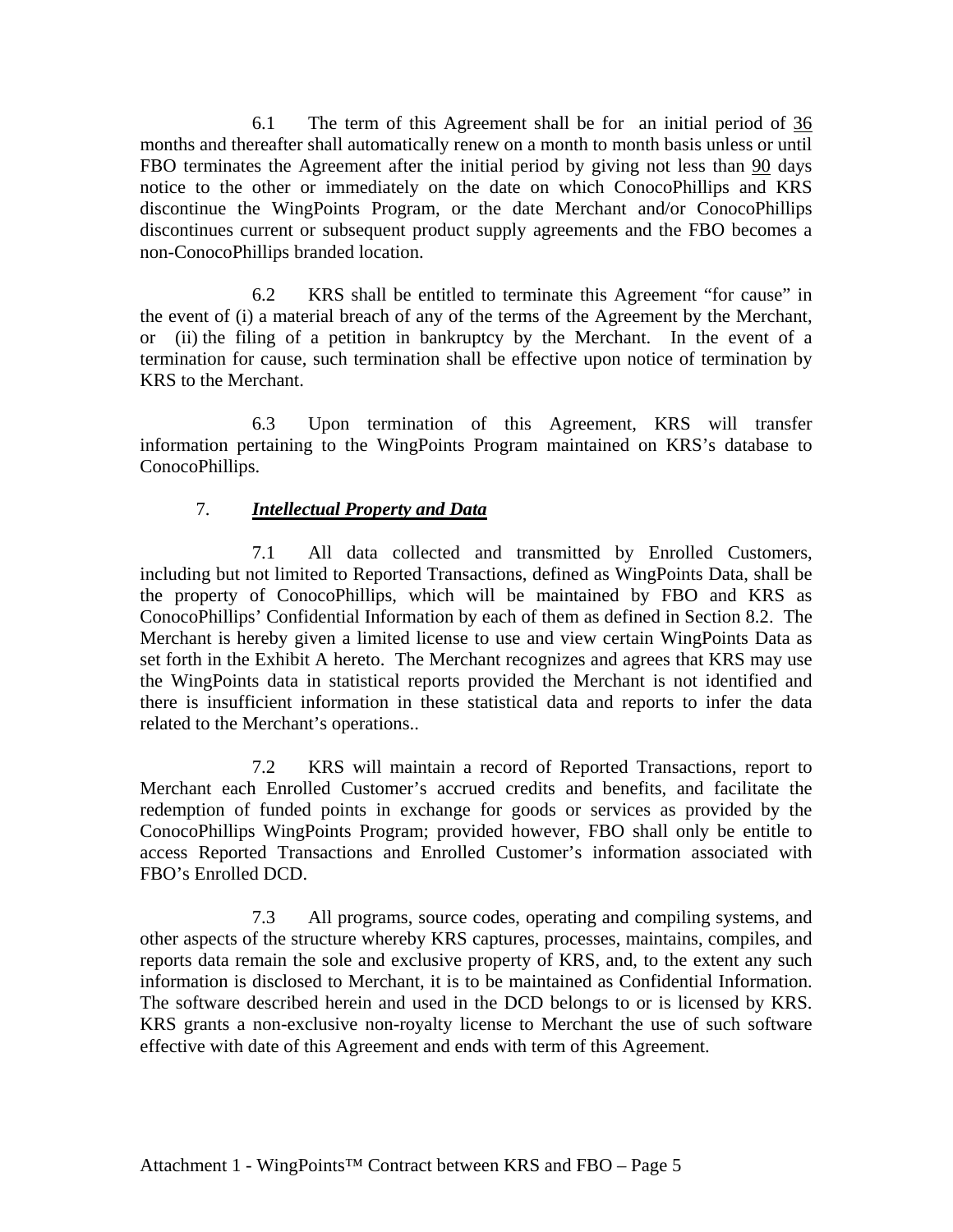7.4 To the extent any proprietary intellectual property of KRS is incorporated in or utilized as part of any sales, marketing, promotional, or instructional material for customers, its use is subject to a limited license as set forth in the Exhibit A hereto, which is hereby granted to Merchant, which terminates with the termination of this Agreement or may otherwise be terminated at any time at KRS's election. Merchant agrees that it will not itself, or through any parent, subsidiary, affiliate, agent, or other third party:

- 7.4.1 Decompile, disassemble, or reverse engineer any portion of the code or processes employed by KRS in performing its duties under this Agreement, unless and only to the extent required by federal law;
- 7.4.2 Write or develop any derivative software or any other software program based upon the Confidential Information provided by KRS; or
- 7.4.3 Sell, lease, license, sublicense, encumber, or otherwise deal with any Confidential Information, proprietary information or trademarks, copyrighted materials, or other property of KRS except as provided under this Agreement.

7.5 Merchant recognizes and acknowledges that KRS provides services to other merchants and vendors similar to those provided the Merchant under the terms of this Agreement and that KRS operates a customer loyalty program. Merchant consents to the continuation of those activities by KRS.

# 8. *Confidential Information.*

8.1 KRS and Merchant each agree that neither will, at any time, disclose to any unauthorized individual, corporation, partnership, joint venture, association, trust, or entity of any kind ("Person") or use for their own account or for the benefit of any third party, except as expressly provided in this Agreement, any Confidential Information, whether such information is in memory or embedded, in writing, or other physical form, without the written consent of the other party, unless and to the extent that the Confidential Information becomes generally known to and available for use by the public other than a result of a party's fault or the fault of any other Person bound by a duty of confidentiality. KRS and Merchant each agree that all of their employees and contractors shall be subject to the duties of confidentiality imposed on the Merchant and KRS herein and hereby. Merchant agrees that should a breach of Confidential Information occur, Merchant will notify KRS immediately with the details of such a breach. Merchant agrees to comply with all laws and regulations concerning electronic personal information including but not limited to the proper destruction of such information.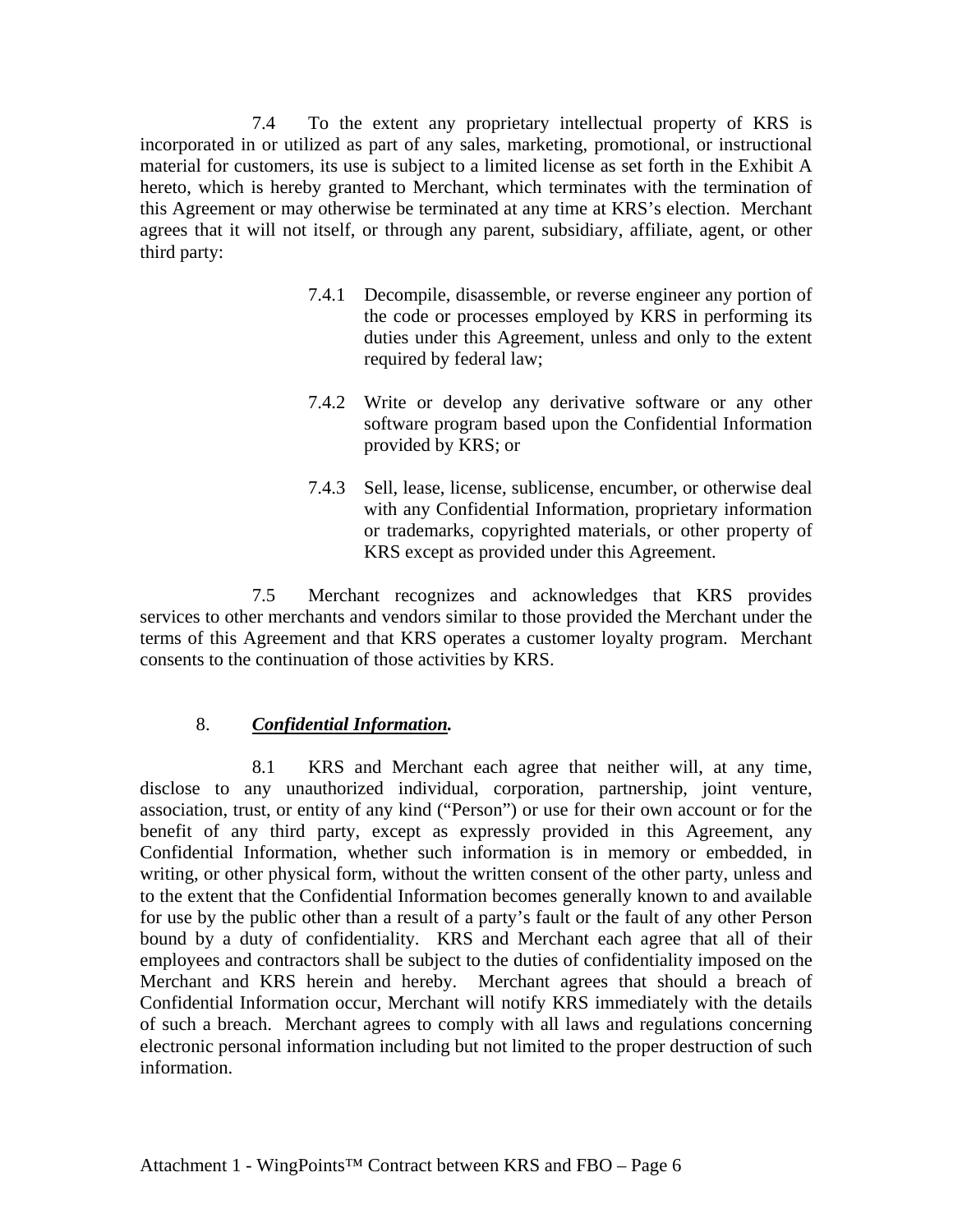8.2 "Confidential Information" constitutes (i) any and all trade secrets concerning the business and affairs of KRS or Merchant, product specifications, data, know-how, formulae, compositions, processes, designs, sketches, photographs, graphs, drawings, samples, inventions and ideas, past, current, and planned research and development, current and planned manufacturing or distribution methods and processes, customer lists, current and anticipated customer requirements, price lists, market studies, business plans, computer software and programs (including object code and source code), computer software and database technologies, systems, structures, and architectures (and related processes, formulae, compositions, improvements, devices, know-how, inventions, discoveries, concepts, ideas, designs, methods and information) of KRS or Merchant and any other information, however documented, of KRS or Merchant that is a trade secret within the meaning of Idaho Code section 48–801 *et. seq.* and otherwise; (ii) any and all information concerning the business and affairs of KRS or Merchant (which includes historical financial statements, financial projections and budgets, historical and projected sales, capital spending budgets and plans, the names and backgrounds of key personnel, personnel training and techniques and materials, however documented; (iii) any and all notes, analysis, compilations, studies, summaries, and other material prepared by or for KRS or Merchant containing or based, in whole or in part, on any information included in the foregoing; and (iv) any and all data and information concerning the WingPoints Program, WingPoints Data, WingPoints Database, Enrolled Customers, and Reported Transactions all of which is owned by ConocoPhillips.

#### 9. *Limitation of Warranties.* This section 9 is not used.

#### 10. *Indemnification.*

10.1 Merchant shall indemnify, defend, and hold harmless KRS and its officers, directors, and affiliates (the "KRS Indemnitees") from, against, and with respect to any and all loss, damage, claim, obligation, liability, cost and expense (including, without limitation, reasonable attorneys' fees and costs and expenses incurred in investigating, preparing, defending against, or prosecuting any litigation, claim, proceeding, or demand), of any kind or character (a "Loss") arising out of or in connection with any of the following:

(i) Any breach of any of the representations or warranties of Merchant contained in or made pursuant to this Agreement;

(ii) Any failure by Merchant to perform or observe in full any covenant, agreement, or condition to be performed or observed by it pursuant to this Agreement;

(iii) Any negligent, wrongful, or willful act or omission of Merchant, its members, managers, officers, employees, agents, successors, or assigns, or other parties acting on its behalf or under its direction, including Merchant's strict liability and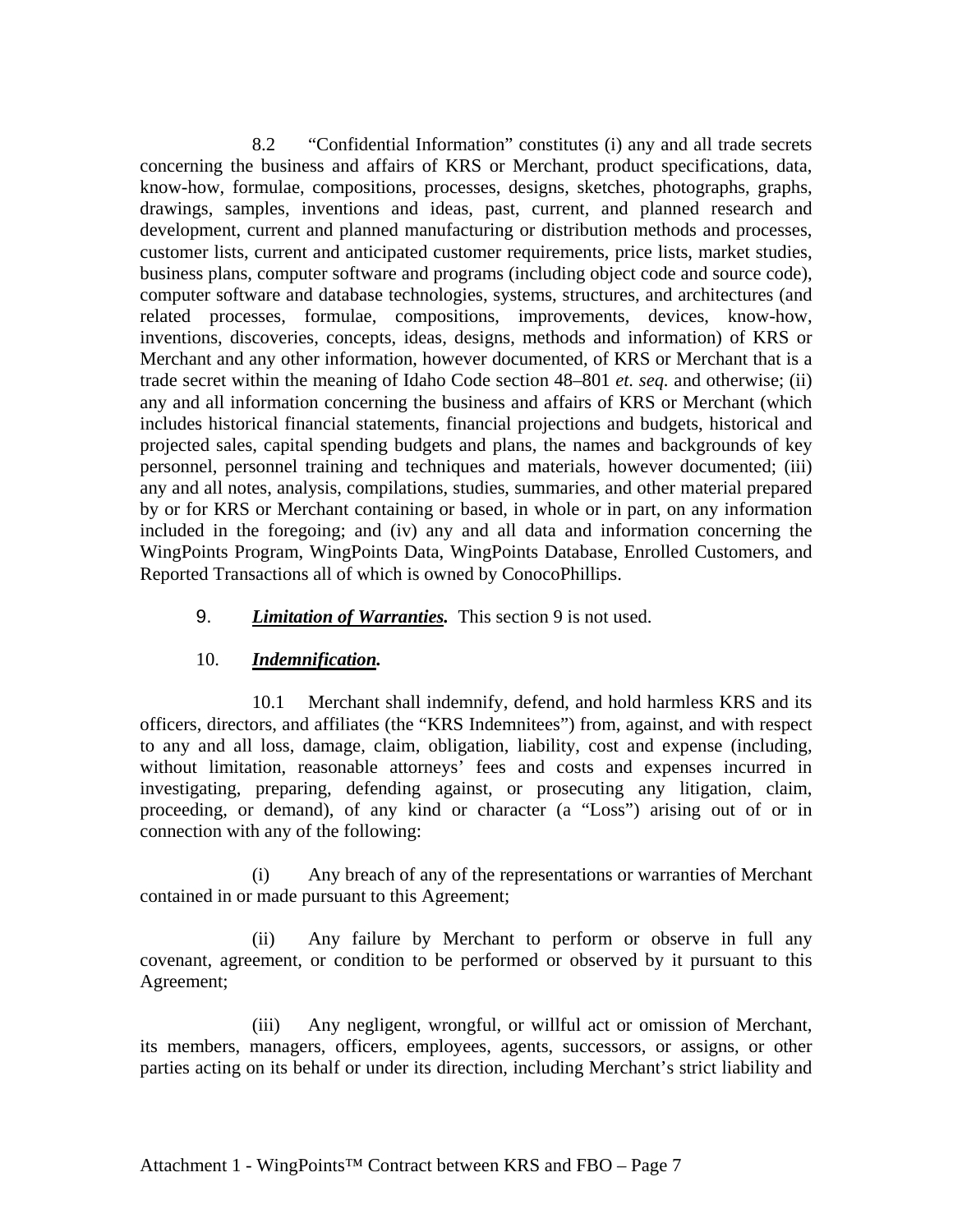tort, in any way arising out of Merchant's performance or activities under this Agreement;

(iv) KRS's enforcement of this Section 10.1.

 10.2 KRS shall indemnify, defend, and hold harmless Merchant and its officers, directors, and affiliates (the "Merchant Indemnitees") from, against, and with respect to any and all loss, damage, claim, obligation, liability, cost and expense (including, without limitation, reasonable attorneys' fees and costs and expenses incurred in investigating, preparing, defending against, or prosecuting any litigation, claim, proceeding, or demand), of any kind or character (a "Loss") arising out of or in connection with any of the following:

(i) Any breach of any of the representations or warranties of KRS contained in or made pursuant to this Agreement;

(ii) Any failure by KRS to perform or observe in full any covenant, agreement, or condition to be performed or observed by it pursuant to this Agreement;

(iii) Any negligent, wrongful, or willful act or omission of KRS, its members, managers, officers, employees, agents, successors, or assigns, or other parties acting on its behalf or under its direction, including KRS' strict liability and tort, in any way arising out of KRS' performance or activities under this Agreement;

(iv) Merchant's enforcement of this Section 10.2.

11. *Survival of Terms.* The terms and provisions hereof, including, without limitation, the representations and warranties, shall survive the termination of this Agreement and shall remain in full force and effect thereafter.

12. *Entire Agreement.* This Agreement embodies the entire understanding between the parties relative to the subject matter hereof, and there are no oral or parol agreements existing between the parties concerning the subject matter hereof which are not expressly set forth and covered hereby.

13. *Notices.* All notices given pursuant to this Agreement shall be in writing and shall be given by personal service, by United States mail, or by United States express mail or other express delivery service (such as Federal Express), postage or delivery charge prepaid, return receipt requested, addressed to the appropriate party at the address for that party set forth above. For the purpose of this Agreement, the term "receipt" shall mean the earlier of any of the following: (i) the date of delivery of the notice or other document to the address first specified above as shown on the return receipt, (ii) the date of actual receipt of the notice or other document by the person or entity specified pursuant to this section, or (iii) in the case of refusal to accept delivery or inability to deliver the notice or other document, the earlier of (a) the date of the attempted delivery or refusal to accept delivery, (b) the date of the postmark on the return receipt, or (c) the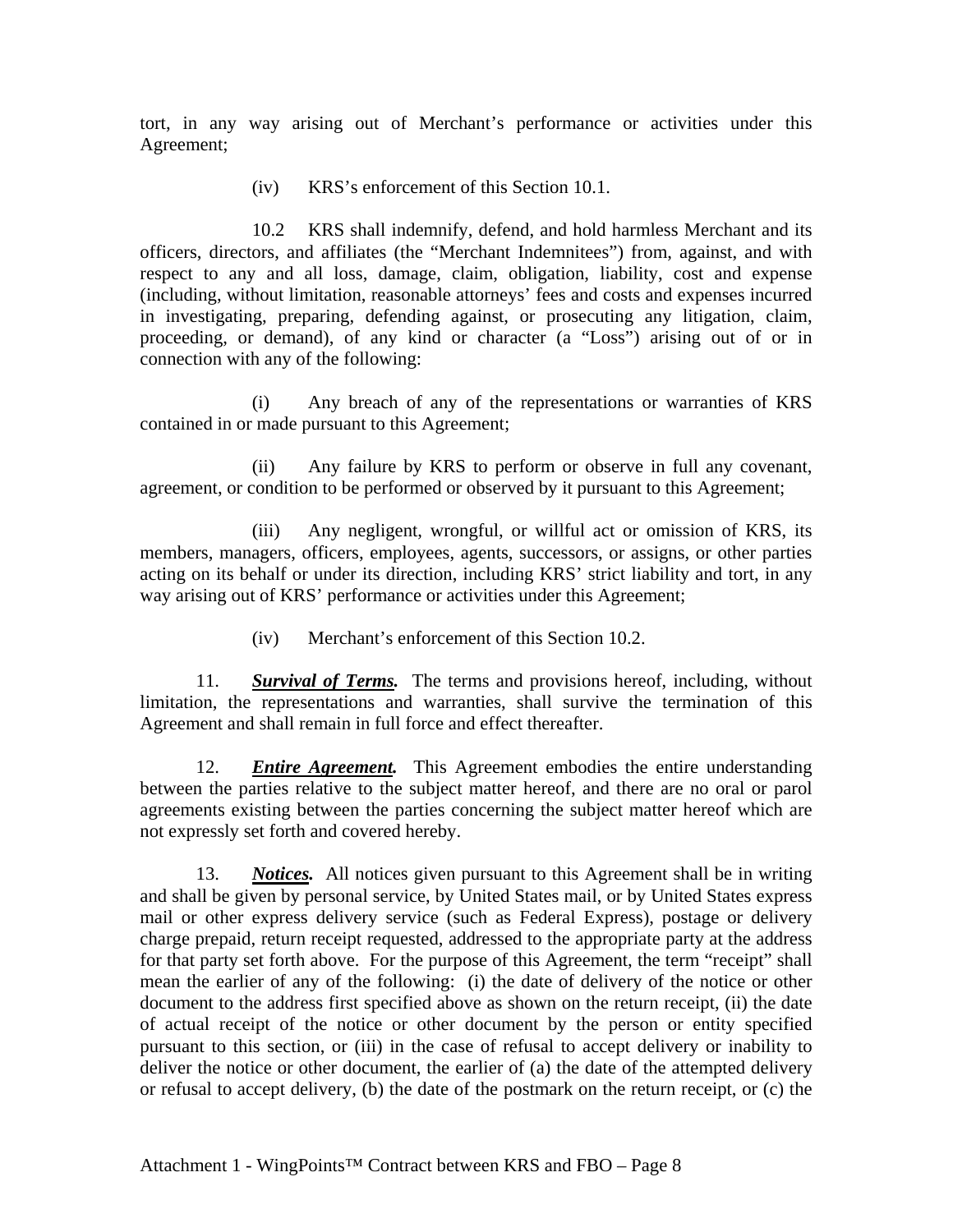date of receipt of notice of refusal or notice of non-delivery by the sending party. If the delivery by personal service is attempted, the party attempting such delivery shall leave evidence of such attempted delivery at the address specified pursuant to this section including, without limitation, a copy of the applicable notice or other document.

14. *Counterparts.* This Agreement may be executed in any number of counterparts, and each such counterpart hereof shall be deemed to be an original instrument, but all such counterparts together shall constitute but one agreement.

15. *Additional Acts.* Except as otherwise provided herein, in addition to the acts and deeds recited herein and contemplated to be performed, executed, and/or delivered by either party, the parties hereto agree to perform, execute, and/or deliver, or cause to be performed, executed, and/or delivered, any and all such further acts, deeds, and assurances that either party may reasonably require to consummate the transaction contemplated hereby.

16. *Construction.* This Agreement shall be construed under and in accordance with the laws of the State of Idaho including its choice of law provisions.

17. *Severability.* In the event any one or more of the provisions contained in this Agreement shall for any reason be held to be invalid, illegal, or unenforceable in any respect, such invalidity, illegality, or unenforceability shall not affect any other provision hereof, and this Agreement shall be construed as if such invalid, illegal, or unenforceable provision had never been contained herein.

18. *Attorneys' Fees.* Should either party use a court of competent jurisdiction employ an attorney or attorneys to enforce any of the provisions hereof, or to protect its interest in any manner arising under this Agreement as a result of an alleged breach by a party, or to recover damages for the breach of this Agreement, the prevailing party in such action shall be entitled to recover its costs, including attorneys' fees, expended or incurred in connection therewith.

## 19. *Assignment.*

 19.1 This Agreement is personal to Merchant and assignable or transferable by Merchant only with the prior written consent of KRS, which consent shall not be unreasonably withheld. Dealer must make a written request to KRS for such consent at least sixty (60) days prior to the desired effective date of the proposed assignment or transfer of this Agreement. FBO understands, however, that consent to any assignment may include, but not be limited to, requiring the agreement of the proposed assignee to assume responsibility in writing for FBO's contractual liabilities to KRS hereunder. Refusal of the proposed assignee or transferee to accept said liabilities may be a reason for KRS to withhold its consent to the assignment.

19.2 If FBO is a corporation, partnership or other business entity, any transfer of any controlling interest in such entity shall be deemed an assignment requiring the prior written consent of KRS.